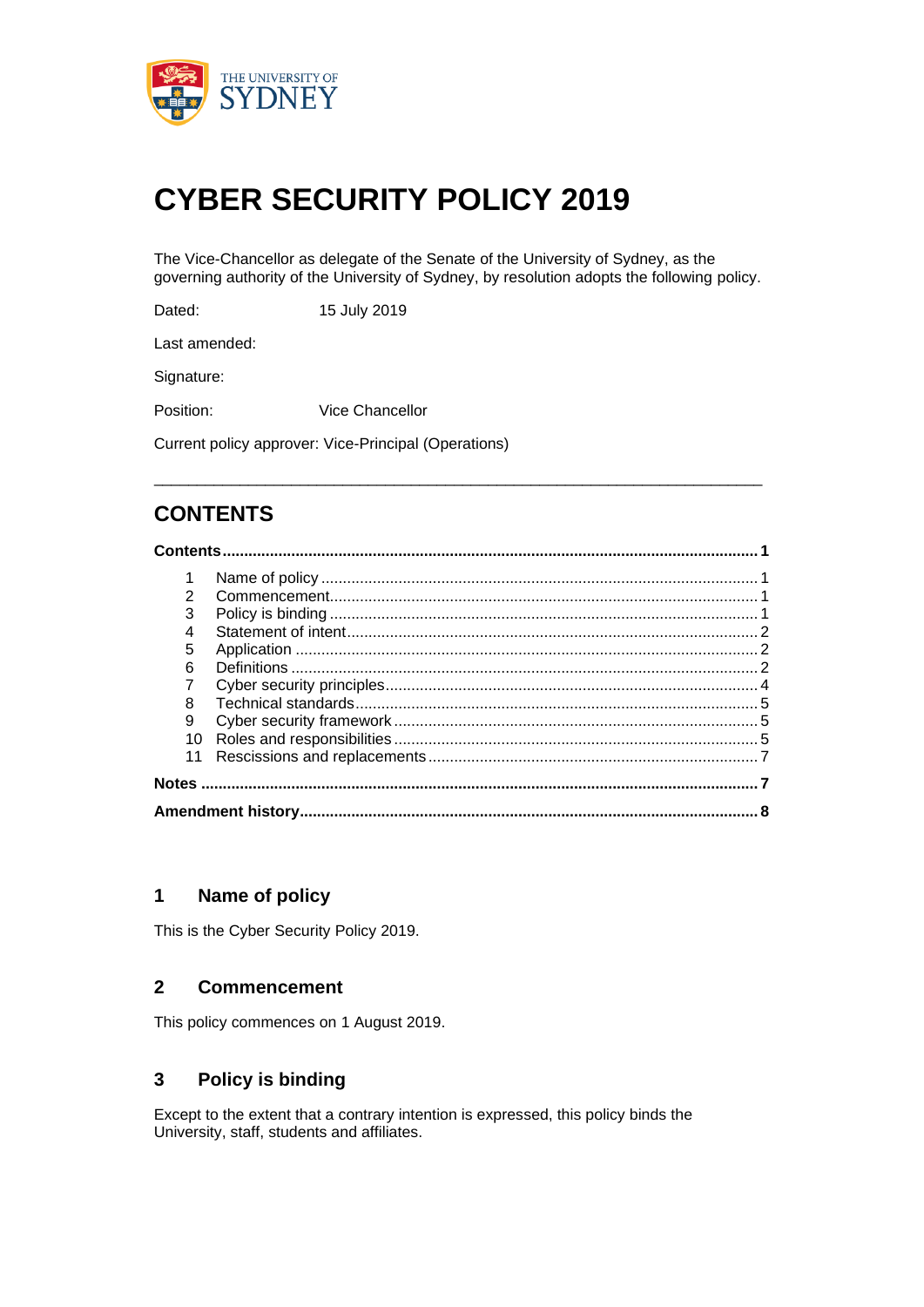

## **4 Statement of intent**

This policy:

- (a) sets out the principles for protecting the confidentiality, integrity and availability of the University's information and communications technology resources;
- (b) establishes compliance requirements for cyber security;
- (c) allocates responsibilities for the governance and management of cyber security;
- (d) establishes a framework for managing cyber security; and
- (e) supports the University's values of respect and integrity. **Note:** See the *[University's Strategic Plan 2016-20.](https://intranet.sydney.edu.au/content/dam/intranet/documents/strategy-and-planning/strategic-plan-2016-20.pdf)*

## **5 Application**

This policy applies to:

- (a) the University, its staff, affiliates and students;
- (b) any visitor, including any contractor, using or accessing the University's ICT resources; and
- (c) all digital information and ICT resources.

## **6 Definitions**

In this policy:

| business<br>system owner  | means a person with primary accountability for the business or<br>technology functions provided by one or more University ICT<br>resources, including any associated cyber security risk (also<br>known as ICT Service Sponsors). |
|---------------------------|-----------------------------------------------------------------------------------------------------------------------------------------------------------------------------------------------------------------------------------|
| cyber security            | means the measures taken to:                                                                                                                                                                                                      |
|                           | protect ICT, electronic systems, networks, devices and digital<br>information from compromise or interruption; and                                                                                                                |
|                           | facilitate rapid and effective detection and response to any<br>$\bullet$<br>compromise or interruption.                                                                                                                          |
| cyber security<br>control | means any management, operational or technical measure<br>(including safeguards or countermeasures) put in place for cyber<br>security.                                                                                           |
| cyber security<br>event   | means an event relating to any cyber security control protecting<br>University ICT resources from compromise or interruption. This<br>includes internal or external acts which:                                                   |
|                           | may bypass or contravene applicable controls, policies or<br>procedures; or                                                                                                                                                       |
|                           | may potentially compromise the confidentiality, integrity or<br>$\bullet$<br>availability of ICT resources.                                                                                                                       |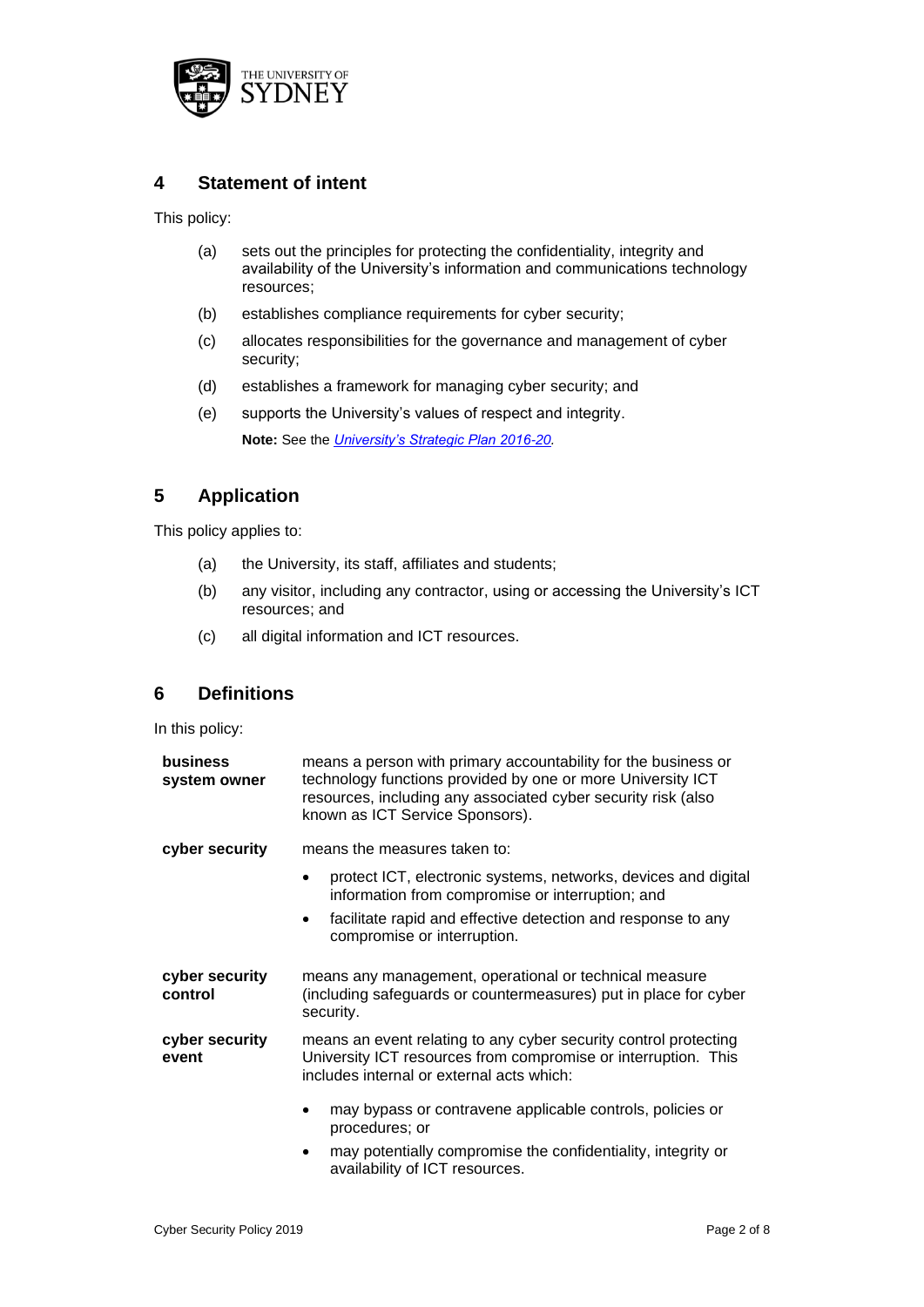

| cyber security<br>incident                              | means a cyber security event that may, in the opinion of the Head<br>of Cyber Security, adversely impact the confidentiality, integrity or<br>availability of a University ICT resource.                                                                                                                                                          |  |  |
|---------------------------------------------------------|---------------------------------------------------------------------------------------------------------------------------------------------------------------------------------------------------------------------------------------------------------------------------------------------------------------------------------------------------|--|--|
| digital<br>information                                  | means information that is in a digital or electronic form and is<br>stored, processed or transmitted within an ICT service or ICT<br>asset.                                                                                                                                                                                                       |  |  |
| <b>ICT</b>                                              | means information and communications technology within the<br>remit of any University organisational unit.                                                                                                                                                                                                                                        |  |  |
| <b>ICT asset</b>                                        | means hardware, software, cloud-based services, communication<br>devices, data centres, or networks that are owned by the<br>University or provided by the University to users.                                                                                                                                                                   |  |  |
| <b>ICT resource</b>                                     | means any ICT service, ICT asset or digital information.                                                                                                                                                                                                                                                                                          |  |  |
| <b>ICT service</b>                                      | means any business or technology function provided using one or<br>more ICT assets, including, but not limited to:                                                                                                                                                                                                                                |  |  |
|                                                         | application systems (including software-as-a-service); and<br>$\bullet$<br>ICT infrastructure services such as operating systems,<br>$\bullet$<br>databases, voice and data telecommunications services,<br>network services, media services, file and print services, and<br>email services.                                                     |  |  |
| Organisational<br><b>Resilience</b><br><b>Framework</b> | has the meaning provided in the Risk Management Policy 2019<br>which at the date of this policy is:<br>the document or set of documents required by clause 10<br>of the Risk Management Policy 2019                                                                                                                                               |  |  |
| organisational<br>unit                                  | means any of the following:<br>faculty;<br>$\bullet$<br>University school;<br>$\bullet$<br>a portfolio or professional services unit controlled by a<br>$\bullet$<br>Principal Officer;<br>a level 4 centre, as described in the Centres and Collaborative<br><b>Networks Policy 2017</b>                                                         |  |  |
| <b>Principal Officer</b>                                | has the meaning provided in the <i>University of Sydney (Delegations</i><br>of Authority - Administrative Functions) Rule 2016 which at the<br>date of this policy is:<br>means a collective reference to:<br>Vice-Chancellor and Principal;<br>Deputy Vice-Chancellor;<br>Vice-Principal;<br>General Counsel;<br>Director, University Libraries. |  |  |
| procedures                                              | means the Cyber Security Procedures 2019                                                                                                                                                                                                                                                                                                          |  |  |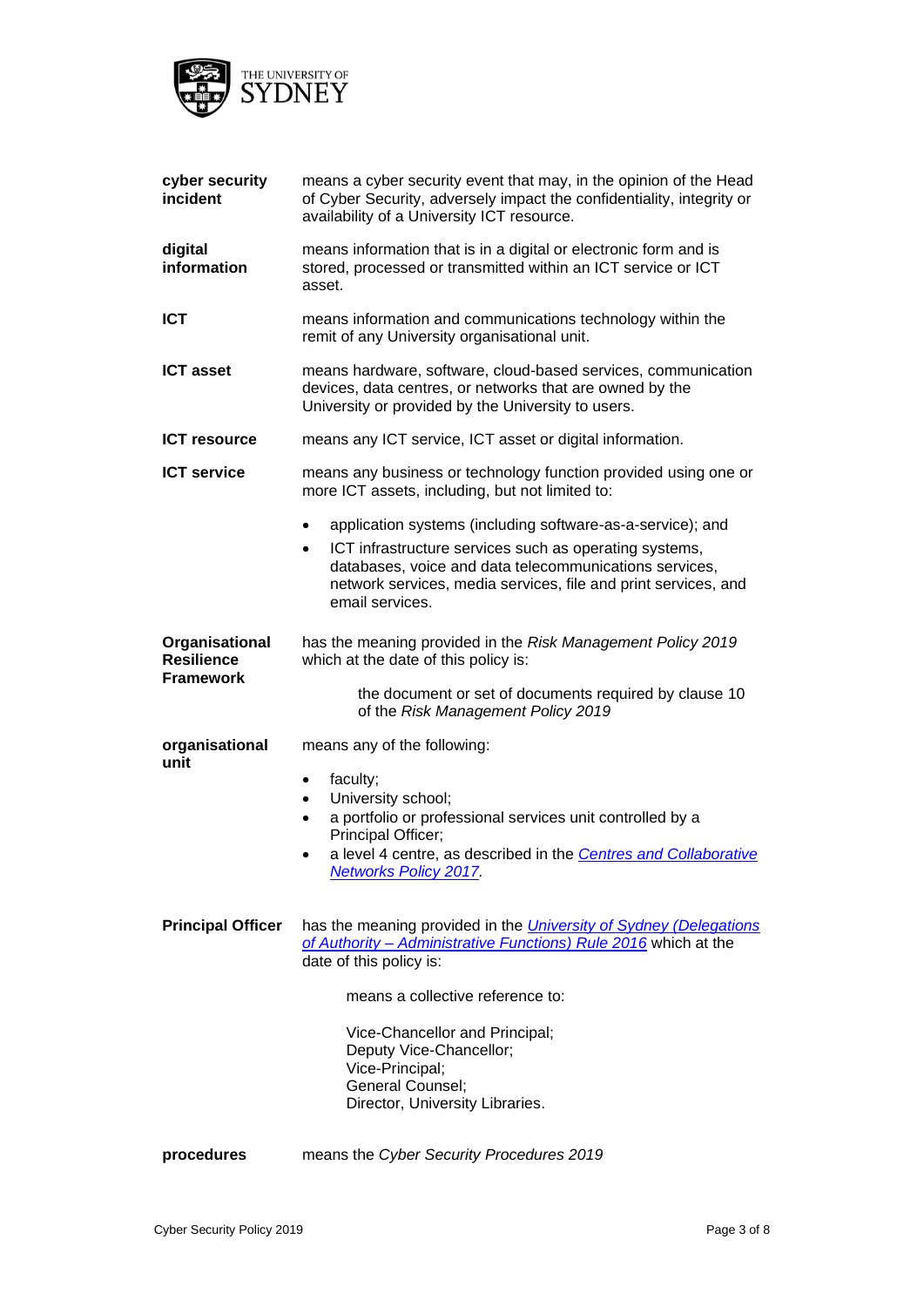

| risk                                                 | has the meaning provided in the Risk Management Policy 2019, ,<br>which at the date of this policy is:                                                                                                                                                  |  |
|------------------------------------------------------|---------------------------------------------------------------------------------------------------------------------------------------------------------------------------------------------------------------------------------------------------------|--|
|                                                      | the effect of uncertainty on objectives.                                                                                                                                                                                                                |  |
| <b>Risk</b><br><b>Management</b><br><b>Framework</b> | has the meaning provided in the Risk Management Policy 2019<br>which at the date of this policy is:                                                                                                                                                     |  |
|                                                      | the set of documents required by clause 9 of the Risk<br>Management Policy 2019, which provide the foundation and<br>arrangements for designing, implementing, monitoring,<br>reviewing and continually improving risk management at the<br>University. |  |
| risk owner                                           | has the meaning provided in the Risk Management Policy 2019,<br>which is:                                                                                                                                                                               |  |
|                                                      | the role recorded against a particular risk in a risk register to<br>discharge the responsibilities specified in clause 11 of the<br>Risk Management Policy 2019.                                                                                       |  |
| technical<br>standards                               | means the mandatory standards for specific ICT activities<br>determined by the Chief Information Officer under clauses 8 and<br>10 of this policy.                                                                                                      |  |
| technology risk<br>owner                             | means any person to whom a cyber security related risk is<br>assigned in any organisational unit local risk register.                                                                                                                                   |  |
| <b>University</b><br><b>Executive</b>                | means the management committee of that name which comprises<br>members of the University's senior leadership.                                                                                                                                           |  |

#### **7 Cyber security principles**

- (1) Cyber security risks to individuals, the University's operations and its ICT resources must be:
	- (a) identified and assessed; and
	- (b) managed with an appropriate risk treatment plan

in accordance with the Risk Management Framework.

- (2) The University's ICT resources and external environment must be appropriately monitored in order to detect cyber security events.
- (3) Cyber security response and recovery plans must be:
	- (a) maintained;
	- (b) tested;
	- (c) coordinated with internal and external stakeholders; and
	- (d) periodically improved;

in accordance with the [Organisational Resilience Framework](https://unisyd.sharepoint.com/:b:/s/RiskManagement/Services/staffhub/Ec2-ZrhCgo5DvMH8tZCsjKgBNOa-XKd15G82GBxxUIq8gA)

- (4) The effectiveness of the University's management of cyber security risks must be regularly assessed and improved.
- (5) All access to a University ICT service or ICT asset must be:
	- (a) authorised;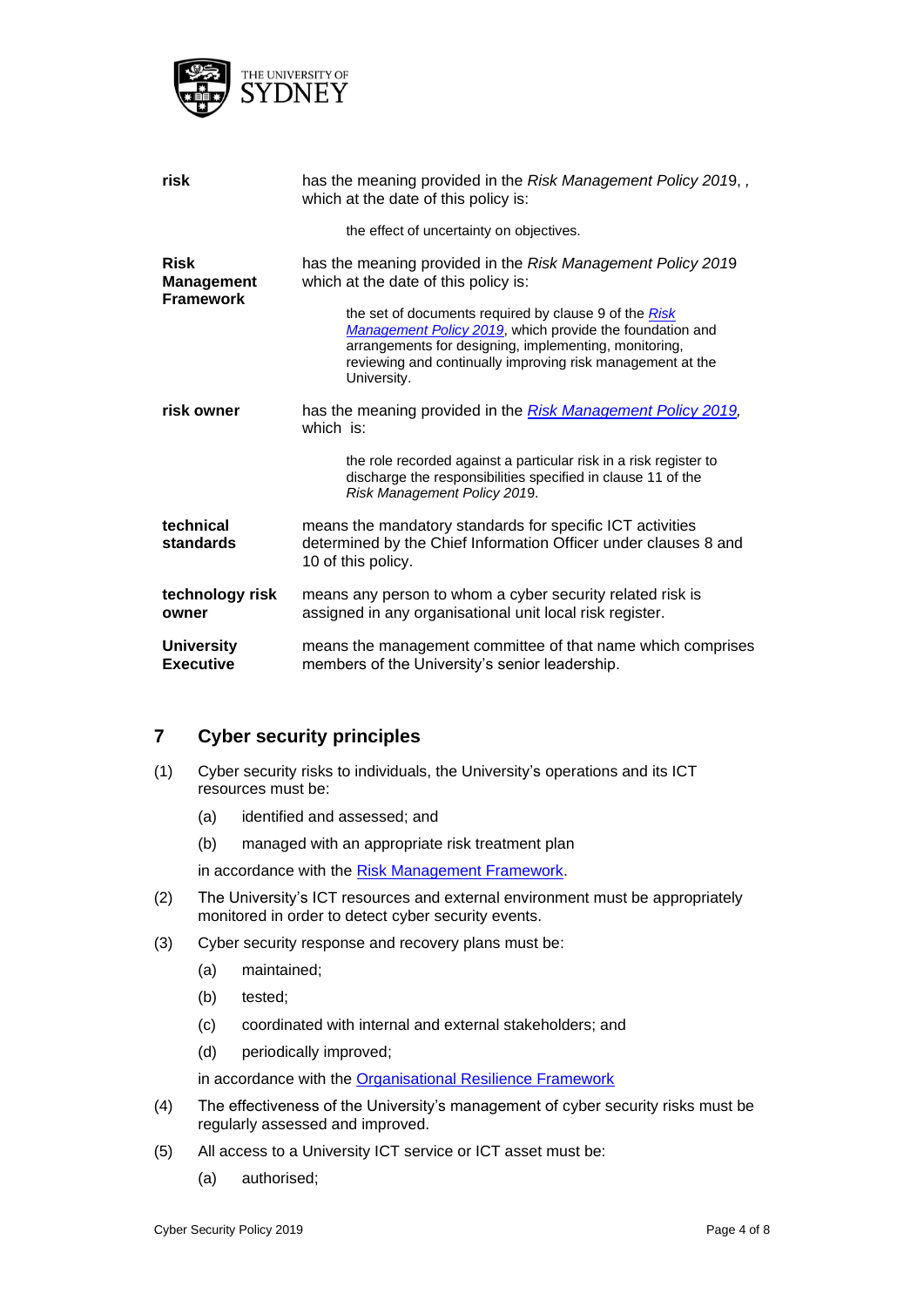

- (b) restricted on the basis of need; and
- (c) periodically verified.
- (6) All users have a shared responsibility for maintaining the security of University ICT resources that they use or manage.
- (7) Users must not communicate the University's cyber security risks, controls, events and incidents outside the University except where required or authorised to do so by law, University policy or procedures, or applicable technical standards.

#### **8 Technical standards**

- (1) The Chief Information Officer may determine mandatory technical standards for specific ICT activities and operations.
- (2) The [technical standards](https://unisyd.sharepoint.com/sites/CPMO/Project/CPMO-44/PUBLISHED%20Cyber%20Security%20Technical%20Standards/Forms/AllItems.aspx) must be published on the University Intranet.

#### **9 Cyber security framework**

The University's cyber security framework consists of:

- (a) this policy;
- (b) the procedures; and
- (c) the [technical standards](https://unisyd.sharepoint.com/sites/CPMO/Project/CPMO-44/PUBLISHED%20Cyber%20Security%20Technical%20Standards/Forms/AllItems.aspx)

#### **10 Roles and responsibilities**

- (1) **Senate** is accountable for the overall management of cyber security risk at the University. It is also responsible for:
	- (a) setting the University's cyber security risk appetite and tolerance levels; and
	- (b) considering and responding appropriately to reports about the University's cyber security risks and their management.
- (2) **The Vice-Chancellor** is responsible for:
	- (a) overall cyber security risk management and compliance across the University;
	- (b) promoting an appropriate cyber security risk management culture across the University; and
	- (c) overseeing the allocation of resources to enable effective cyber security risk management.
- (3) **The Provost** is responsible for:
	- (a) promoting an appropriate cyber security risk management culture across the University;
	- (b) receiving and acting on reports of cyber security risk management issues from faculties and University schools; and
	- (c) raising cyber security risk management issues with the Vice-Chancellor and University Executive where appropriate.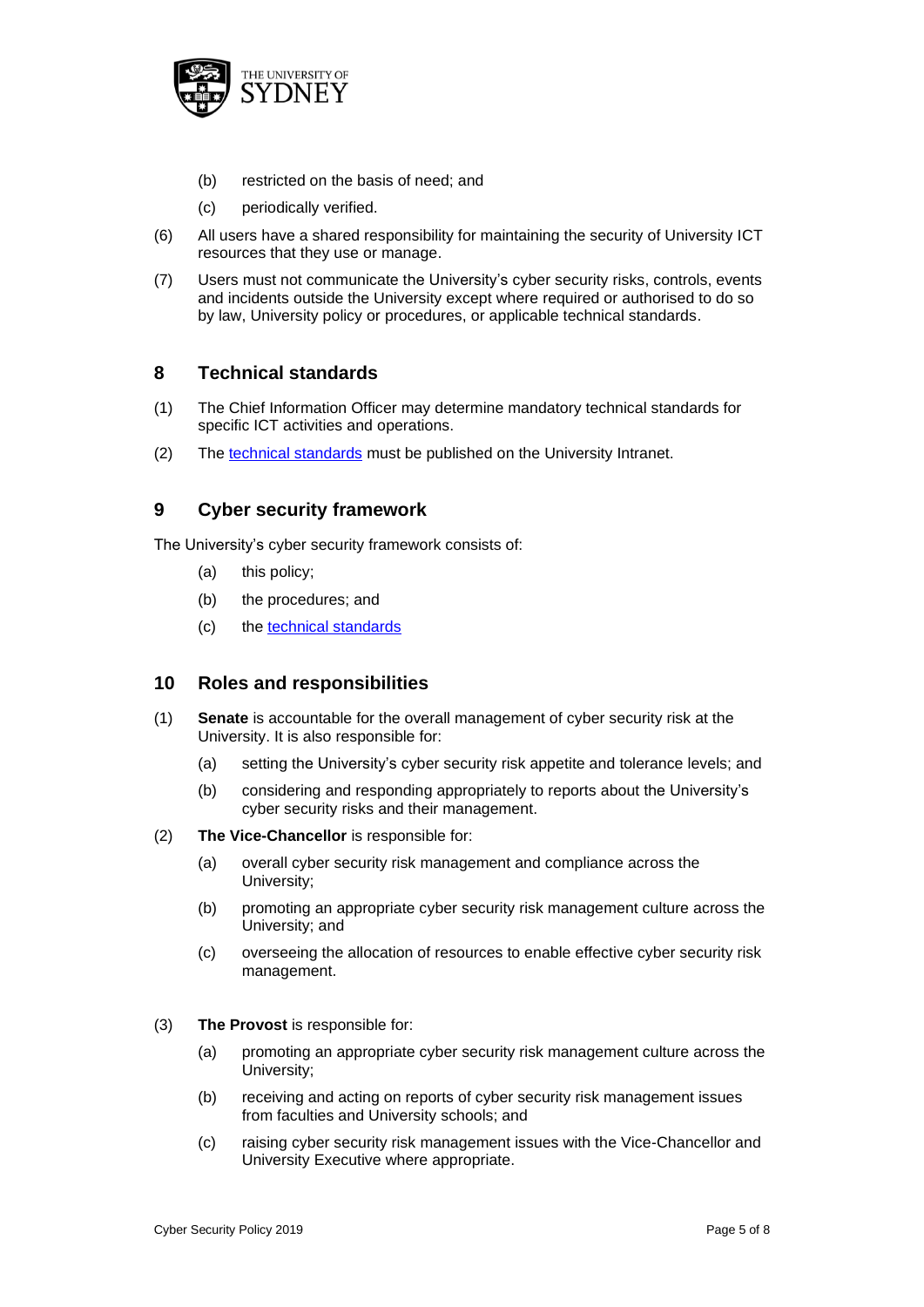

#### (4) The **University Executive** is responsible for

- (a) overseeing and advising on the application of the [Risk Management](https://intranet.sydney.edu.au/content/dam/intranet/documents/contacts-connections/services/risk/risk-management-framework.pdf)  [Framework](https://intranet.sydney.edu.au/content/dam/intranet/documents/contacts-connections/services/risk/risk-management-framework.pdf) to the University.
- (b) considering and responding appropriately to reports about the University's cyber security risk and its management.
- (5) The **University Executive Operations Committee** is responsible for:
	- (a) endorsing the strategic direction and governance of cyber security measures;
	- (b) endorsing cyber security related purchases and acquisitions; and
	- (c) overseeing and advising on the application of [the Risk Management](https://intranet.sydney.edu.au/content/dam/intranet/documents/contacts-connections/services/risk/risk-management-framework.pdf)  **[Framework](https://intranet.sydney.edu.au/content/dam/intranet/documents/contacts-connections/services/risk/risk-management-framework.pdf)** to cyber security; and
	- (d) considering and responding appropriately to reports about the University's cyber security risk and its management.
- (6) **The Vice-Principal (Operations)** is responsible for overseeing development of, and approving, the University's cyber security strategy.
- (7) **The Chief Information Officer** is responsible for:
	- (a) managing cyber security risks within the Information and Communications Technology unit, including assigning risk owners;
	- (b) managing cyber security funding;
	- (c) assigning management responsibility for cyber security; and
	- (d) determining technical standards.
- (8) The **Head of Cyber Security** is responsible for:
	- (a) overseeing the design and implementation of the University's cyber security strategy and capabilities;
	- (b) reviewing and reporting on the management of cyber security risks;
	- (c) reviewing and reporting on the operation of cyber security controls within the University's organisational units;
	- (d) determining the cyber security controls and cyber security related ICT Services required to support:
		- (i) the University's cyber security strategy; and
		- (ii) the University's strategic priorities, legal and contractual obligations, policies and procedures;
	- (e) recommending appropriate technical standards to the Chief Information Officer;
	- (f) administering technical standards to implement the required cyber security controls and services; and
	- (g) reporting on the University's cyber security risks as required, including to Senate, the Vice Chancellor, the University Executive and relevant committees.
- (9) **Heads of organisational units** are responsible for:
	- (a) identifying and effectively managing cyber security risk;
	- (b) promoting an appropriate cyber security risk management culture within their unit;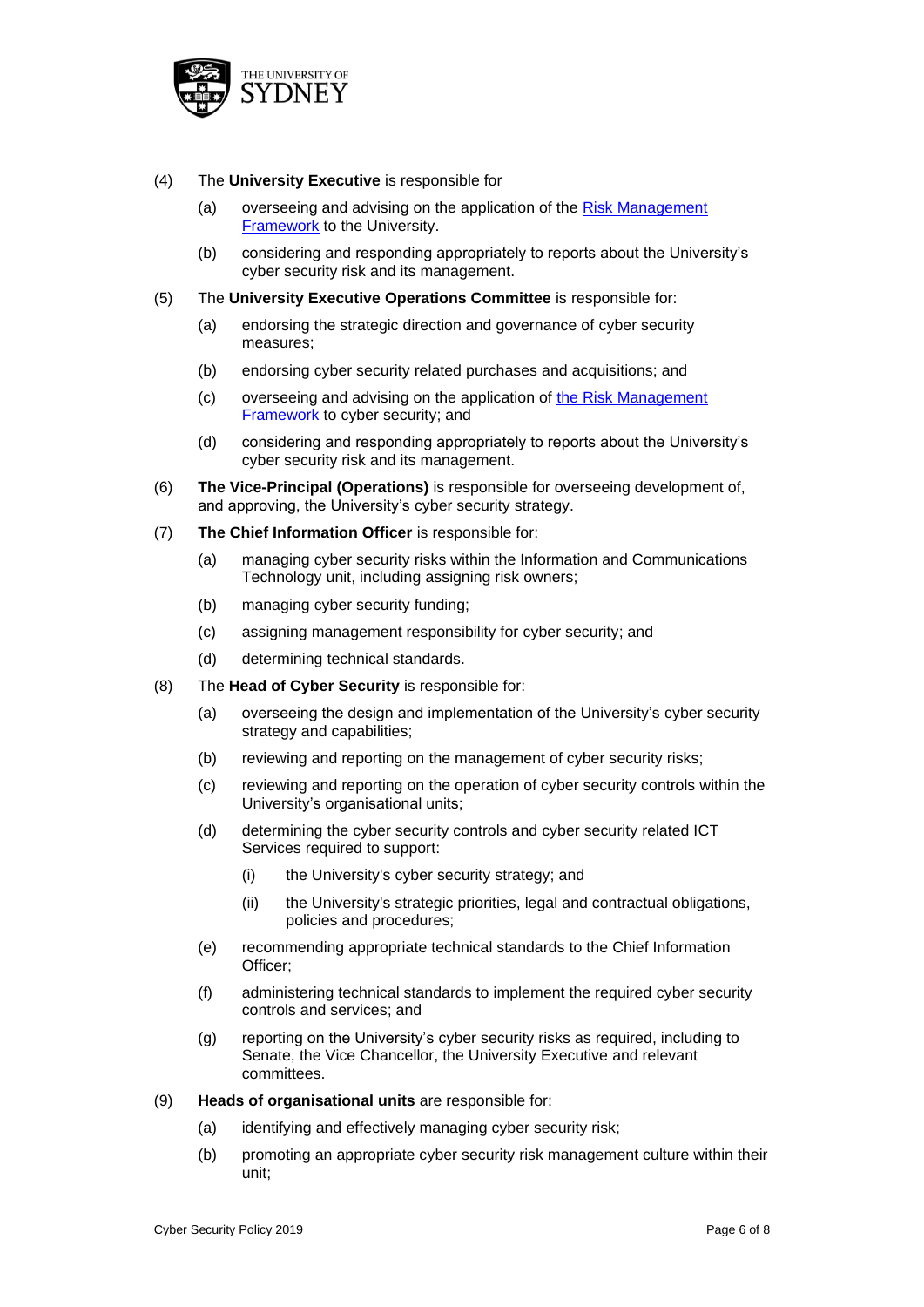

- (c) assigning technology risk owners for cyber security risks within their local risk register;
- (d) assigning one or more business systems owners within their unit, in consultation with the Chief Information Officer or Head of Cyber Security; and
- (e) reporting and escalating identified cyber security risks in accordance with the [Risk Management Framework,](https://intranet.sydney.edu.au/content/dam/intranet/documents/contacts-connections/services/risk/risk-management-framework.pdf) and applicable technical standards.
- (10) **Technology risk owners** and **business system owners** are responsible for:
	- (a) complying with this policy, the procedures, and applicable technical standards;
	- (b) managing cyber security risks associated with ICT resources and third party service providers under their remit;
	- (c) requiring the development, implementation and maintenance of any necessary cyber security capabilities or cyber security controls for ICT resources under their remit, in accordance with the [Risk Management](https://intranet.sydney.edu.au/content/dam/intranet/documents/contacts-connections/services/risk/risk-management-framework.pdf)  [Framework](https://intranet.sydney.edu.au/content/dam/intranet/documents/contacts-connections/services/risk/risk-management-framework.pdf) and applicable [technical standards;](https://unisyd.sharepoint.com/sites/CPMO/Project/CPMO-44/PUBLISHED%20Cyber%20Security%20Technical%20Standards/Forms/AllItems.aspx) and
	- (d) reporting and escalating identified cyber security risks in accordance with the [Risk Management Framework,](https://intranet.sydney.edu.au/content/dam/intranet/documents/contacts-connections/services/risk/risk-management-framework.pdf) and applicable [technical standards.](https://unisyd.sharepoint.com/sites/CPMO/Project/CPMO-44/PUBLISHED%20Cyber%20Security%20Technical%20Standards/Forms/AllItems.aspx)

#### **11 Rescissions and replacements**

This document replaces the *Information Security Policy 2010,* which is rescinded as from the date of commencement of this policy.

## **NOTES**

#### **Cyber Security Policy 2019**

| Date adopted:                 | 15 July 2019                                          |
|-------------------------------|-------------------------------------------------------|
| Date commenced: 1 August 2019 |                                                       |
| Date amended:                 | 23 September 2021                                     |
|                               | Original administrator: Chief Information Officer     |
|                               | Current policy owner: Chief Information Officer       |
| Review date:                  | 1 August 2024                                         |
|                               | Rescinded documents: Information Security Policy 2010 |
| Related documents:            | <b>Cyber Security Procedures 2019</b>                 |
|                               | Acceptable Use of ICT Resources Policy 2019           |
|                               | <b>Privacy Policy 2017</b>                            |